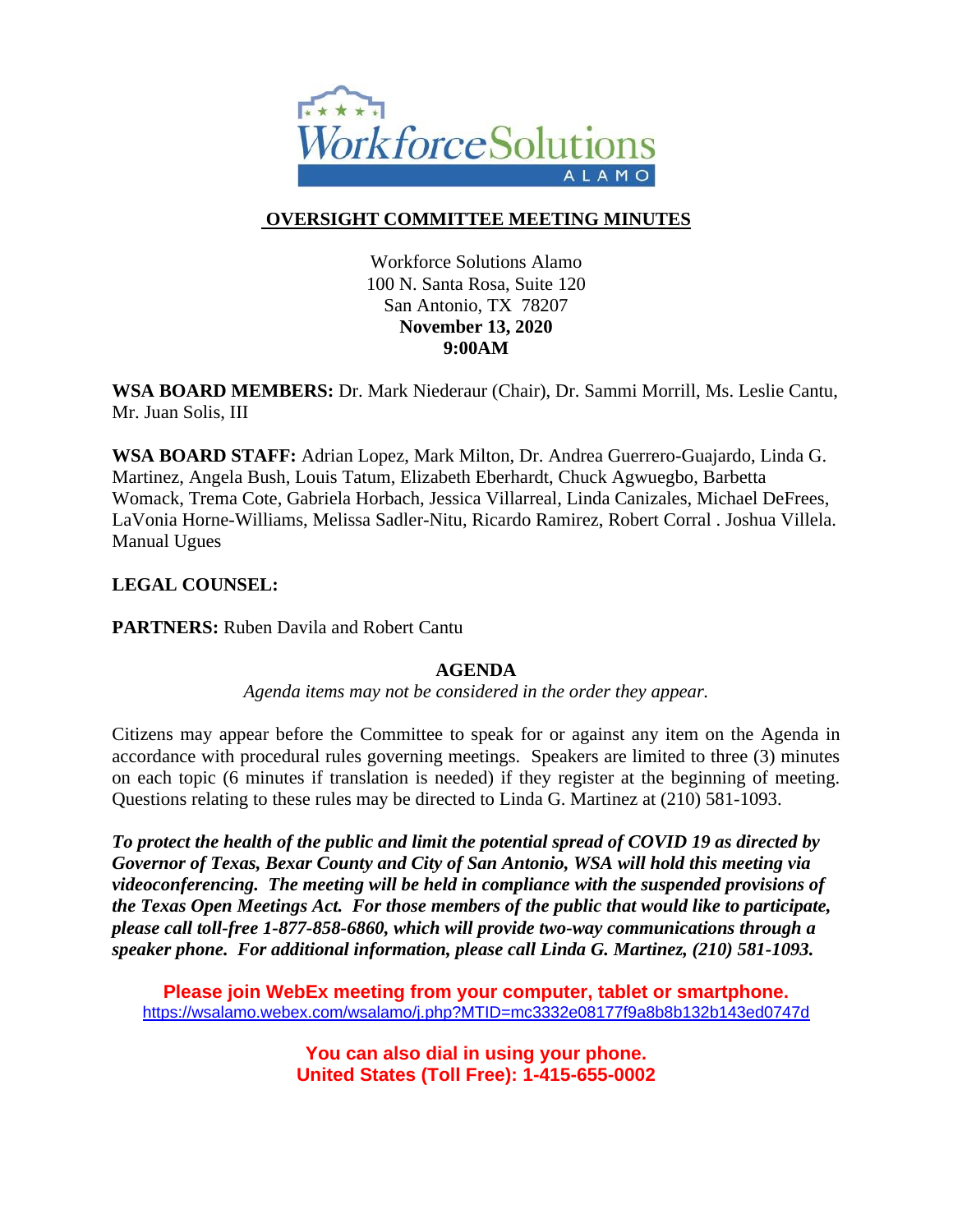## **Meeting Number & Access Code: 146 609 8024**

**New to WebEx? Get the app now and be ready when your first meeting starts:**  <https://www.webex.com/>

**During the Public Comments portion of the meeting (Agenda Item 3), the Public may type their name into the chat box or unmute themselves and state their name.**

**The meeting host will call each member of the public for comments, in the order their names were submitted.**

- I. CALL TO ORDER AND QUORUM DETERMINATION Presenter: Dr. Mark Niederaur, Chair **The meeting was called to order at 9:01AM**
- II. DELCARTATION OF CONFLICT OF INTEREST Presenter: Dr. Mark Niederaur, Chair **There are no conflicts of interest.**
- III. PUBLIC COMMENT Presenter: Dr. Mark Niederaur, Chair **There are no public comments.**
- IV. DISCUSSION AND POSSIBLE ACTION REGARDING PREVIOUS MEETING MINUTES – February 7, 2020 and July 24, 2020 Presenter: Dr. Mark Niederaur, Chair **Upon motion by Ms. Leslie Cantu and 2nd by Dr. Sammi Morrill, minutes for February 7, 2020 and July 24, 2020 were approved. Committee unanimously approved motion carried.**
- V. BRIEFING

Presenter: Mr. Mark Milton, COO

- a. Operational Updates
	- Mr. Milton also provided the Oversight Committee with the Operational Updates.
		- All Centers are currently open to the public and are receiving clients (appointments and virtually). All parking lots are equipped with WiFi as well.
		- Bexar County and COSA projects are in full swing and production is being made on each. Training is projecting on schedule and OJT is behind.
		- Staff are working on internal monitoring and audit reports to ensure we are up to date and compliant with all state requirement.
		- WSA was awarded an additional \$3.5 million in Disaster Dislocated
		- Worker funding program has launched, and progress is being made

*Workforce Solutions Alamo is an equal opportunity employer/program. Persons with disabilities who plan to attend this meeting and who may need auxiliary aids, services, or special accommodations should contact Linda G. Martinez at (210) 581-1093 at least two (2) working days prior to the meeting, so that appropriate arrangements can be made. Relay Texas: 1- 800-735-2989 (TDD) or 1-800-735-2988 (Voice).*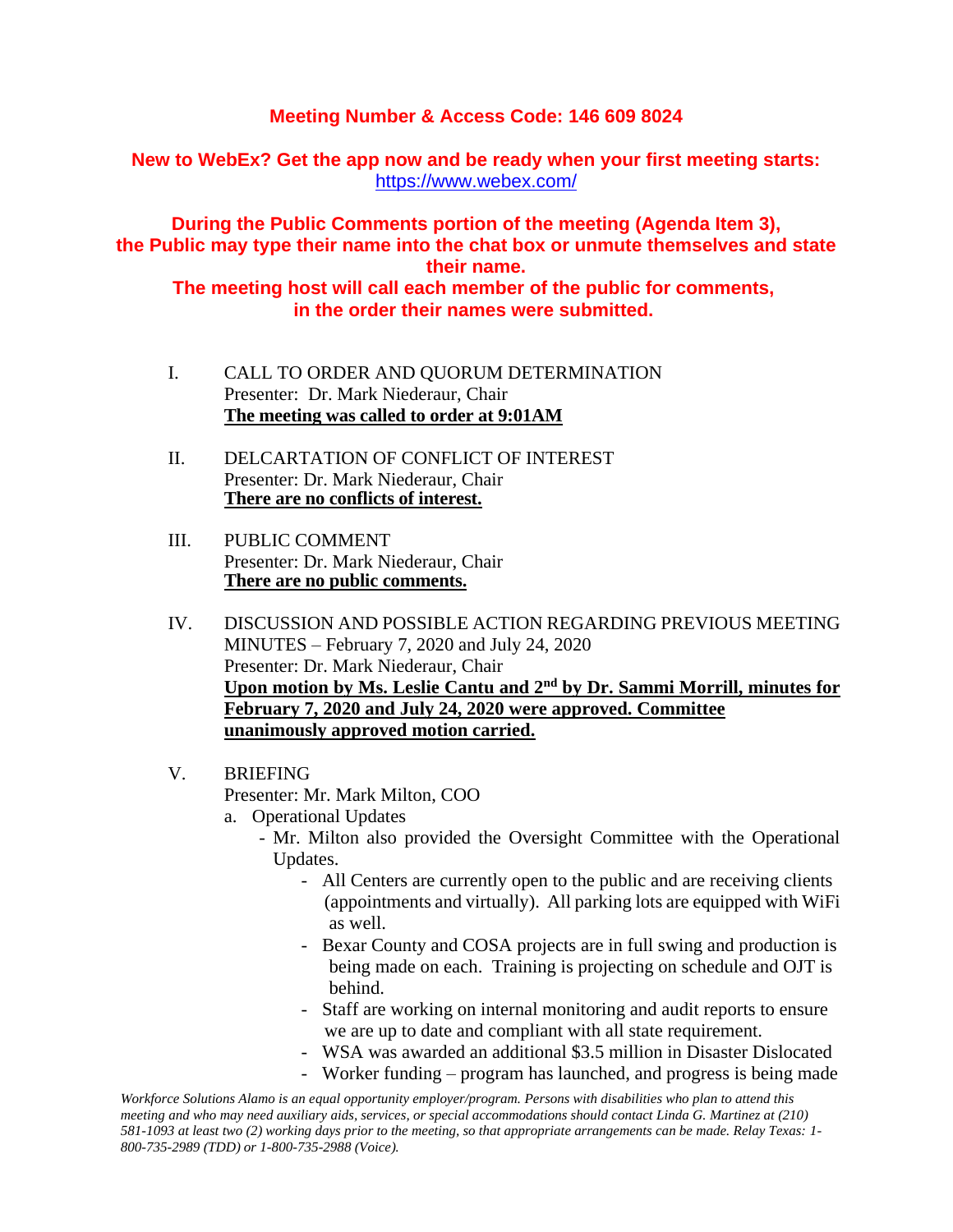on the outcomes.

- Child Care team has welcomed 14 new Texas Rising Star providers to the Alamo network.
- We are working closely with C2 to develop and formalize the On-the Job Training Initiative to generate more interest into the program.
- WSA is currently managing 22 different grants and special programs funded by either TWC or Local partners.
- Mr. Milton highlighted specific grants:
	- Texas Industry Partnership Program (TIP) (\$150K) TWC awarded WSA funding to help Hill Country Memorial Hospital in Seguin with the purchase of two mannequins One that simulates birth and the other that simulates a heart attack. Program will be able to serve approximately 100 students annually with their program of study.
	- High Demand Job Training (HDJT) Grant (\$300K) TWC awarded WSA funding help pay for IT equipment for Navarro and Seguin ISD IT Academies.
	- Skills Development Grant (\$50,000)- United Alloy, Inc will build its new 200,000-square-foot, state-of-the-art manufacturing facility in Seguin, TX. The project will represent a total capital investment of at least \$35 million and will result in the creation of at least 100 new jobs over a three year ramp up period. WSA will be funding the training portion of this project with training to take place in welding, IT, and manufacturing. United Alloy Tx is also in the process of hiring via Workforce Solutions Alamo and through Work-In-Texas. United Alloy Tx would like to start training 12 welders as early as December 1, 2020.
- Mr. Solis, asked who specifically is acquiring these funds? Staff should be recognized for their efforts in locking in these funds.
- Mr. Milton also provided Child Care update:
	- Meeting Performance on our overall average kids served per day. Our year-to-date, Oct 1, 2019 thru Sept.30, 2020 there has been 10,469 children enrolled
	- WSA has up to 123 Texas Rising Star Providers.
	- A new Childcare Director has been hired, Jessica Villarreal.
	- We continue to monitor funding levels from TWC for new fiscal year.
- b. Performance and Programs Reports

Mr. Mark Milton briefed the Oversight Committee and stated WSA is meeting and/or exceeding all TWC-contracted performance measures. WSA is the only large board in Texas to be meeting or exceeding its measures.

We are continuing to monitor and have open communication with the State on a regular basis to determine how COVID pandemic will impact our measures in 2021. We are anticipating some drops obviously with the individuals who lost their jobs. Many individuals who have gone through our programs in 2020 will be impacted by the pandemic.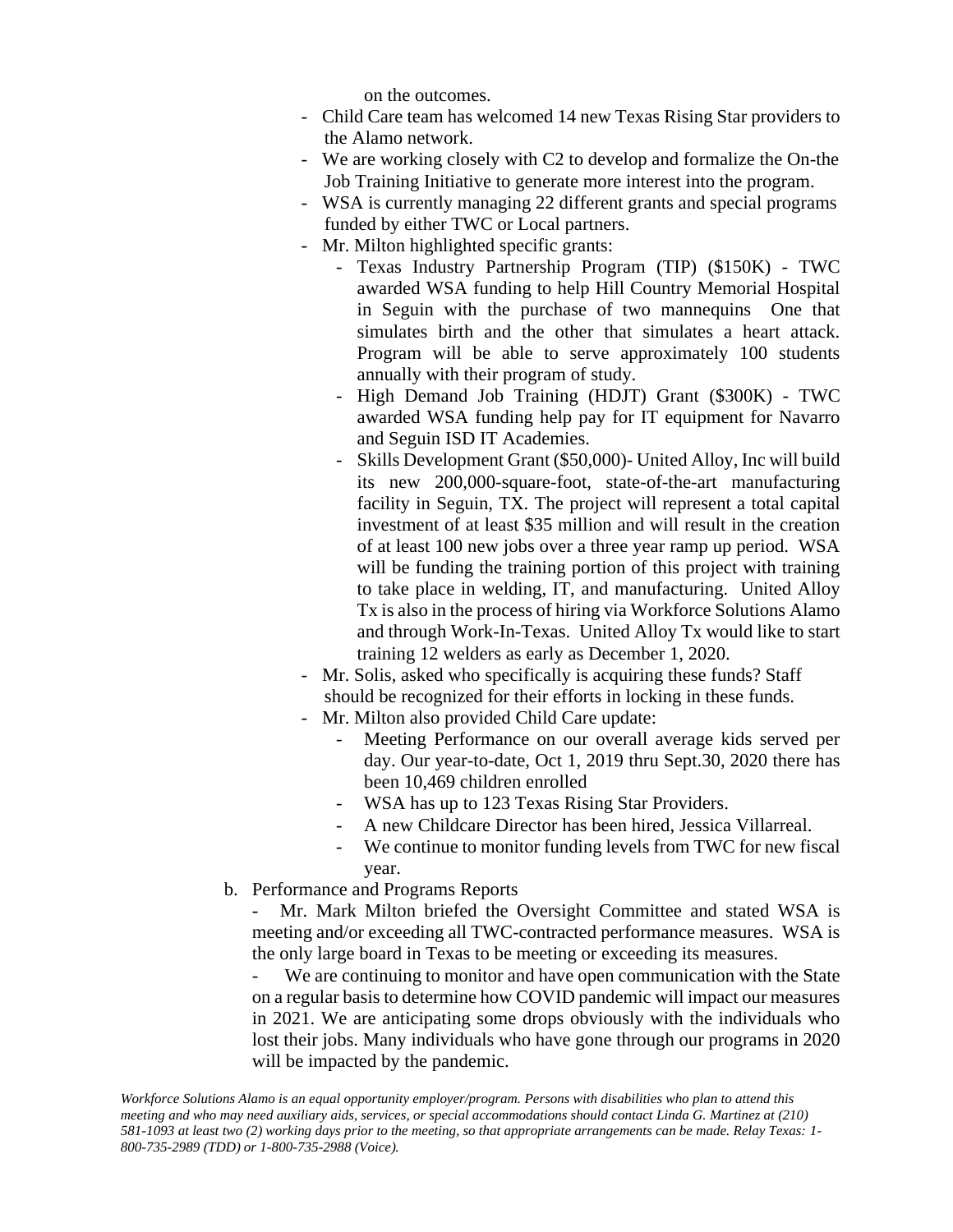- Mr. Milton updated the Committee of the City of San Antonio Train for Jobs SA Program –
	- The greatest challenge has been the OJT enrollments. There appears to be little interest, fear, and pursuit of training options.
	- The projections remain on track for the overall project.
	- Program is working through customer service issues and responses from clients.
- Mr. Solis asked the specific amount of funding that has been drawn down.
- Mr. Louis Tatum replied close to \$700,000 and are currently working on additional money as invoices are received.
- Mr. Solis also asked, "what systems have we been able to purchase?"
- Mr. Milton stated, "We started this from nothing. It was a completely new grant program, and it is not being done anywhere else in the nation. So, we did not have a blueprint compare. We've purchased Case Worthy. It is a software system that tracks all our clients/individuals; case management; all the finances; case management notes and activities.

\*\*(9:41AM) OVERSIGHT COMMITTEE WAS DISRUBTED DUE TO FIRE ALARM\*\* Mr. Lopez, Mr. Milton, Dr. Guajardo, Mr. Tatum and Linda Martinez, stepped out.

- Mr. Milton continued with his presentation by adding WSA is tracking over training and the administrative side. Referrals to Project Quest did not pan out as originally expected - lack of interest from clients

#### VI. BRIEFING

Presenter: Dr. Andrea Guajardo

- a. Local Plan 2021-2024
- Dr. Guajardo stated WSA is required to develop a comprehensive 4-year plan that is to be modified every 2 years. The most recent modification was for 2017 through 2020 year. It's time for an update of the Local Plan. There are lots of guidelines and guidance that is provided to us from TWC and we are abiding by those letters. We also expect three public comment to be held in January 2021.
- The plan shall be approved by the WSA Board and the Committee of Six (2/27) and its respective bodies (City of SA, Bexar County, Rural Judges), and is due to TWC on or before March 1, 2021.
- Dr. Guajardo laid out TWC Goals Strategic Plan 2021-2025:
	- Support a Workforce System that allows employers and workers to achieve and sustain economic prosperity.
	- Promote employers' access to the talent and abilities of individuals with a disability. Accommodate such workers in the workplace and assist with maintaining and advancing their careers successfully.
	- Prepare individuals for employment by supporting education and training that equips individuals with in-demand skills as identified by employers.
	- Accelerate employment pathways for veterans, service members and their spouses as they transition to civilian occupations in Texas.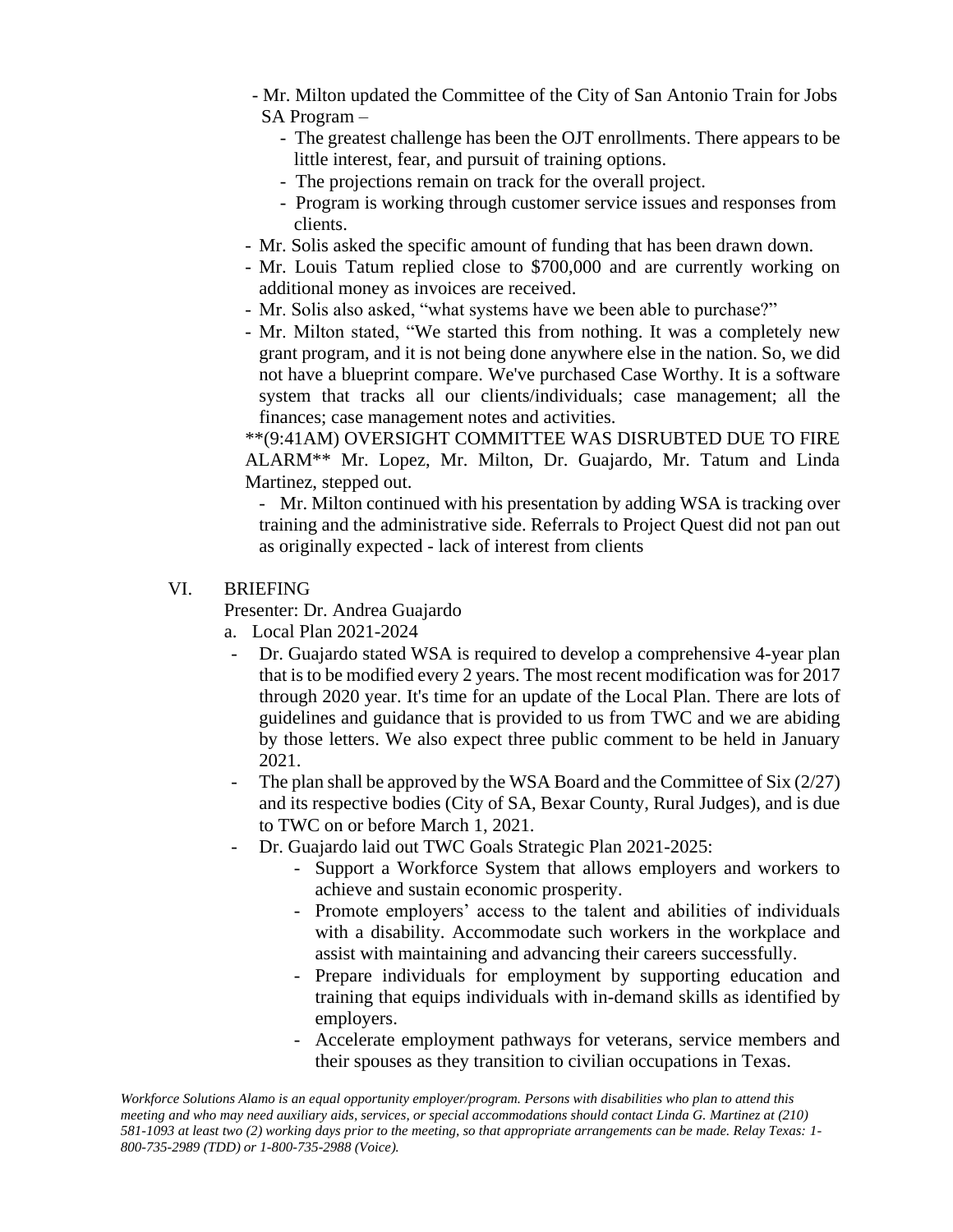- Fostering systems that enhance early education, support strong families, advance the growth of the at-risk workforce to accelerate their employment opportunities, and help support personal and family stability.
- Local Plan Progress Key Check Points:
	- Draft One Complete
	- Board Vision
		- Strategic Planning Committee to review vision and framework on 11/17
		- Alignment of resources with core programs and required partners
	- Economic and Workforce Analysis
		- Regional analysis of economic conditions and employment needs, in-demand industry sectors and occupations, target industry sectors and occupations, knowledge and skills, analysis of regional workforce and labor market, WD activities, training, and education
		- Operational Elements
		- Request for Qualifications
			- Community-Engagement and Data Analysis
- Next Steps:
	- Completion of Draft 2
	- Survey Implementation
		- Data Collection
		- Data Analysis
	- Public Comment Period
		- January 2021
	- Final Stakeholder Approval
		- COSA, Bexar County Commissioners, Co6
		- Jan/Feb2021
		- Submit to TWC
			- March 1, 2021
- VII. Procurement Updates

Presenter: LaVonia Horne-Williams, Director Procurement

- Mrs. Horne-Williams provided the Oversight Committee the following procurements:
	- -Wireless Services all WFCs
	- Call Center Services Agreement
	- KGBTexas Act Now Agreement
	- SA Trainers- Extension & Renewal
	- New Foundation Educational Consultants Extension & Renewal
	- Christine Nguyen Fiscal Monitoring Contract Extension
	- ATEAMS- Amendment
	- Cabinet Software Renewal
	- Cares Program Procurements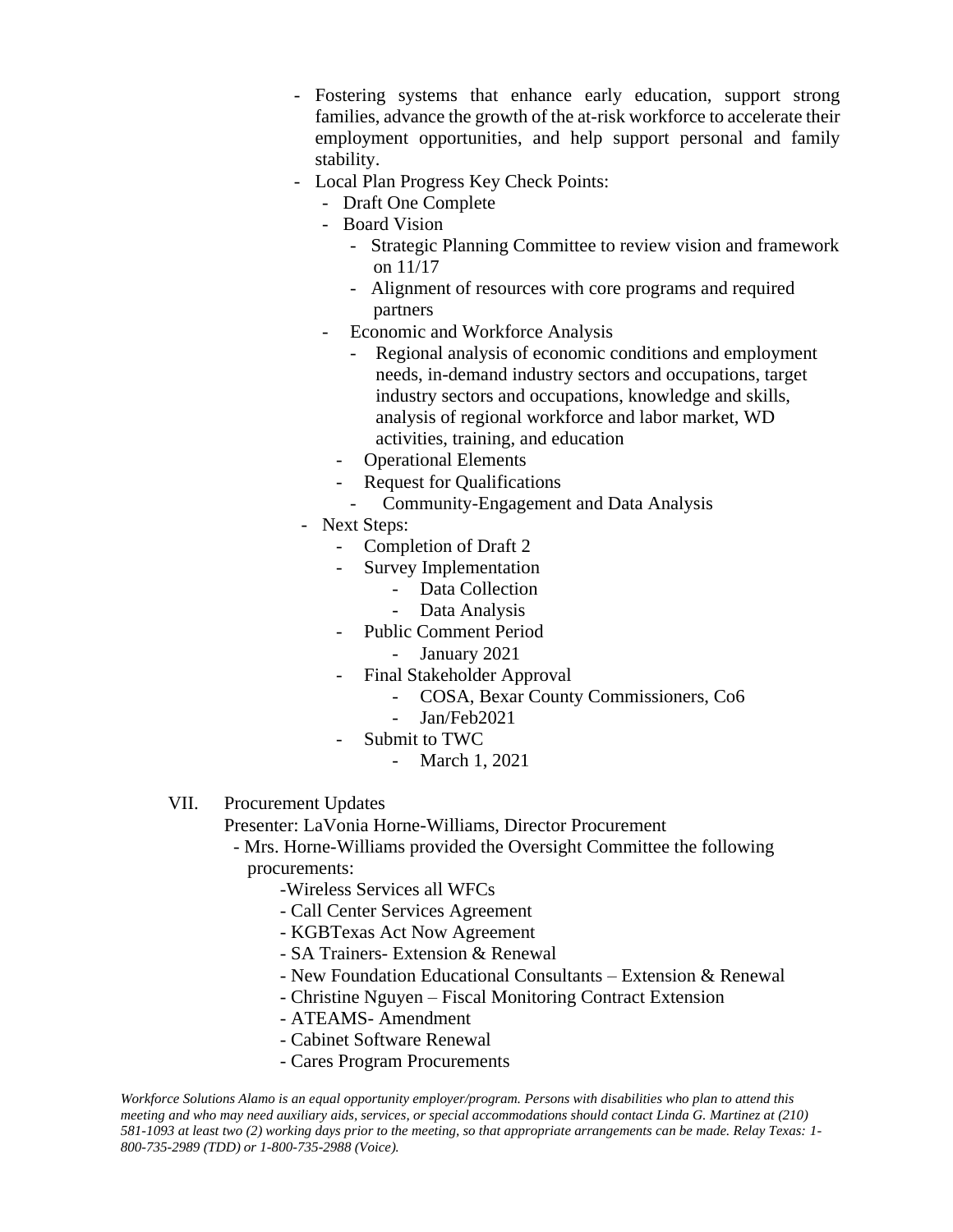- Mrs. Horne-Williams also provided the Oversight Committee the following pending procurements:
	- Adult Services Contract Renewal
	- Adult Services Amendment Military Spousal Support
	- Urban & Rural Youth Services Contract Renewals
	- Fiscal Monitoring RFP
	- Childcare Quality RFP
	- Data Analyst RFQ
	- Local Plan Consultant RFP
- Mrs. Horne-Williams provided facilities update to the Oversight Committee on the following:
	- East Houston workforce center location was completed in September.
	- We collaborated with COSA to add bike racks for clients.
	- Seguin Workforce Center will be completed by late November. The
	- Seguin workforce center was relocated from 1500 E. Court Street to Court Street.
- As we plan for the re-opening of both workforce centers, we have procured all the necessary PPE and will coordinate installation at both workforce centers.
	- The Marbach Workforce Center lease is due to expire May 31, 2021. We plan to begin the market study for this location next month.
	- Floresville Location
		- Mrs. Horne-Williams provided an update on the Floresville Workforce
			- Center to the Audit & Finance Committee.
			- The lease will expire on 12/31/2020. We are currently searching for a new facility that is visible, accessible to our clients, and in a high traffic area.
			- A general analysis report will be provided to Board.
- Mr. Solis asked which committee will make the final decision for the Floresville location?
- Mrs. Horne-Williams stated she was under the impression that WSA Executive Committee would make the final decision on the location.
- Mr. Adrian Lopez added the final decision will be made by the Board in December.

#### VIII. Briefing: Quality Assurance

Presenter: Ricardo Ramirez, Director Quality Assurance

- Mr. Ramirez provided the Oversight Committee with a briefing regarding the status of Quality Assurance activities and outcomes.
- New staff member was been hired, Trema Cote, Monitor II
- TWC Annual Monitoring:
	- TWC performed its annual monitoring of WSA (it was done virtually). Entrance: 09/28/2020; Exit: 10/09/2020
		- Final report should be received in the coming months any information at this time is premature.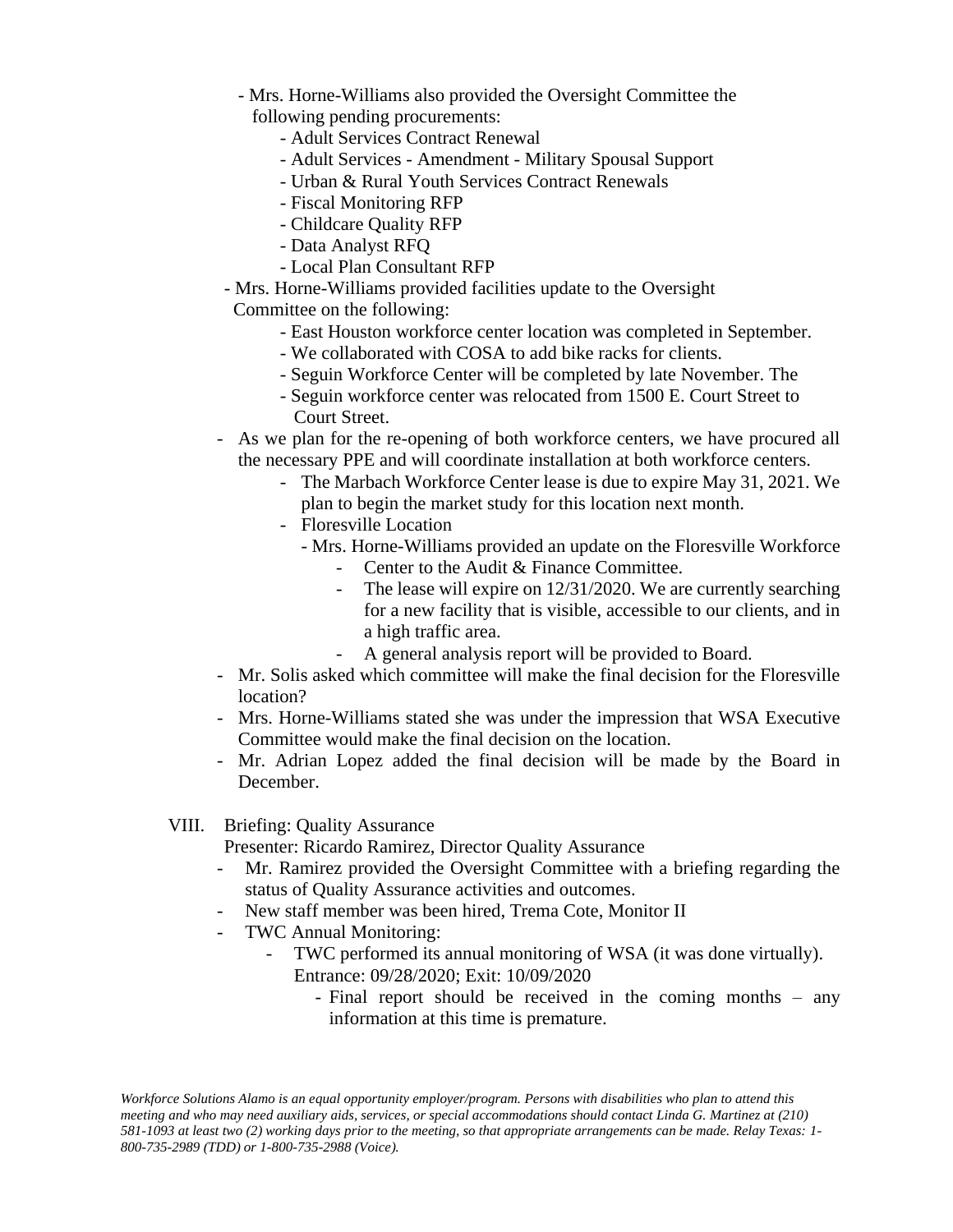- Mr. Ramirez discussed the Quality Assurance Contracts:
	- Financial Monitoring RFQ is being released.
	- Program Monitoring contract is being renewed.
- Mr. Ramirez also updated the Oversight Committee on the timeline/activities, those in progress and upcoming:
	- Financial monitoring: Follow-up Reports for C2 Global, SERCO, and CoSA.
	- Program monitoring: SNAP, Adult, and Dislocated Worker grants. - Other:
		- TWC Center Certifications/Equal Employment Opportunity (EO) Reviews.
		- TWC Performance Negotiations.
	- Upcoming: Finalizing timeline/plan for current year.
- IX. Chair Report Presenter: Dr. Mark Niederaur, Chair No report.

#### X. CEO Report

Presenter: Mr. Adrian Lopez, CEO

- a. Unemployment Claims and Unemployment Rate
	- Mr. Lopez provided the Oversight Committee with UI information specifically the monthly breakdown.
	- Mr. Lopez, Dr. Guajardo, and Ms. Canizales have been visiting each county and providing them with updates on UI in their counties.
	- This report is based on 312,606 total unique claimants filing a claim from 02/28/2020 through 10/16/2020.
	- The most recent week beginning 10/12/2020 saw an increase of close to 1,000 from the previous week.
	- Comal and Guadalupe Counties account for 54.5% of all claimants in the 12 rural counties.
	- While the pandemic has impacted workers regardless of sex, females have borne more of the brunt. 2.4% more females have filed for unemployment than males.
	- Mr. Lopez added the great data reports that Dr. Guajardo, and other folks are providing equip our elected officials, as well as the business community with information that is real and accurate and is valid making decisions; as we move forward to getting out of this economic downturn.
- b. Introduce New Staff
	- Mr. Lopez also introduced Chuck Agwuegbo, IT Director

### XI. **Executive Session:** NO EXECUTIVE SESSION **Pursuant to Chapter 551 of the Texas Open Meetings Act, the Committee may recess into Executive Session for discussion on any issue for which there is an**